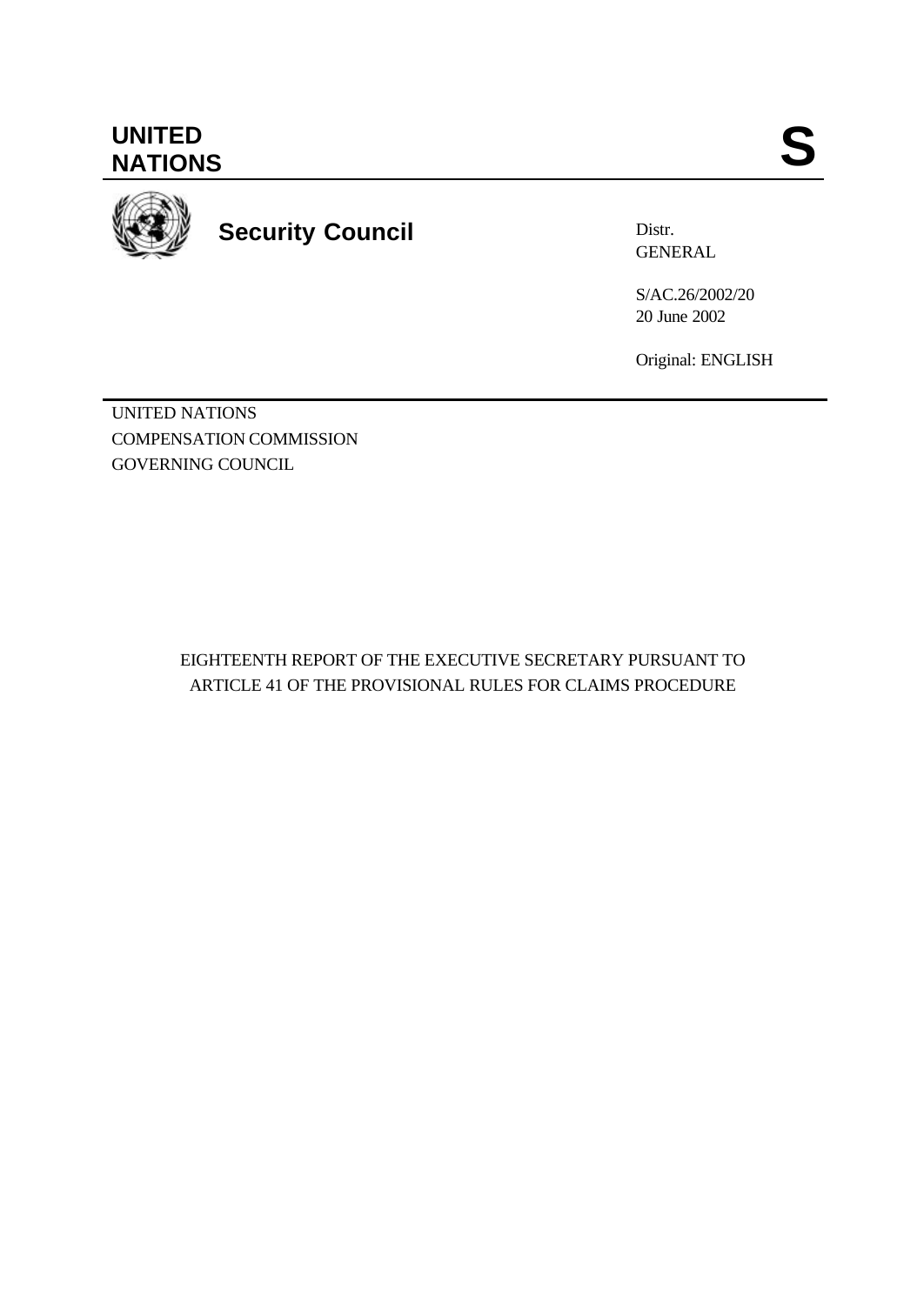## Introduction

1. The present report identifies, pursuant to article 41 of the Provisional Rules for Claims Procedure (S/AC.26/1992/10) (the "Rules"), recommended corrections in the various claims categories since the seventeenth article 41 report (S/AC.26/2002/9). Chapter I of this report contains recommended corrections concerning claims in category "A", where the Panel of Commissioners has concluded its work. Chapter II contains recommended corrections concerning claims in category "E", where the Panels of Commissioners continue their work. Finally, Chapter III of this report provides information concerning requests by claimants for corrections to approved awards under article 41 of the Rules, including a report of the secretariat's review to determine whether or not these requests warrant action under article 41.

### I. RECOMMENDED CORRECTIONS CONCERNING CLAIMS IN CATEGORY "A"

## A. Category "A" corrections

2. Recommendations for corrections to category "A" claims include the following kinds of corrections: duplicate claims; reinstatement of claims previously identified as duplicates; and lower to higher amounts.

## 1. Duplicate claims

3. Since the seventeenth article 41 report, one claim from the Philippines has been found to be a duplicate of another claim that was awarded compensation in category "A". No compensation should have been awarded for this duplicate claim.

4. Accordingly, as set forth in table 1 below, it is recommended that the award for this claim be corrected. Table 1 identifies the country concerned, the instalment to be adjusted, the number of claims affected, and the amount of the net effect of the adjustment.

| <b>Country</b> | <b>Instalment</b> | Number of claims<br>affected | Amount of net effect<br>(USD) |
|----------------|-------------------|------------------------------|-------------------------------|
| Philippines    | Fifth             |                              | (4,000.00)                    |
| <b>Total</b>   |                   |                              | (4,000.00)                    |

Table 1. Category "A" corrections: duplicate claims

### 2. Reinstatement of claims previously identified as duplicates

5. Two claims from Vietnam erroneously found to be duplicates should be reinstated since additional information received from the Government of Vietnam shows that the claims are not in fact duplicates.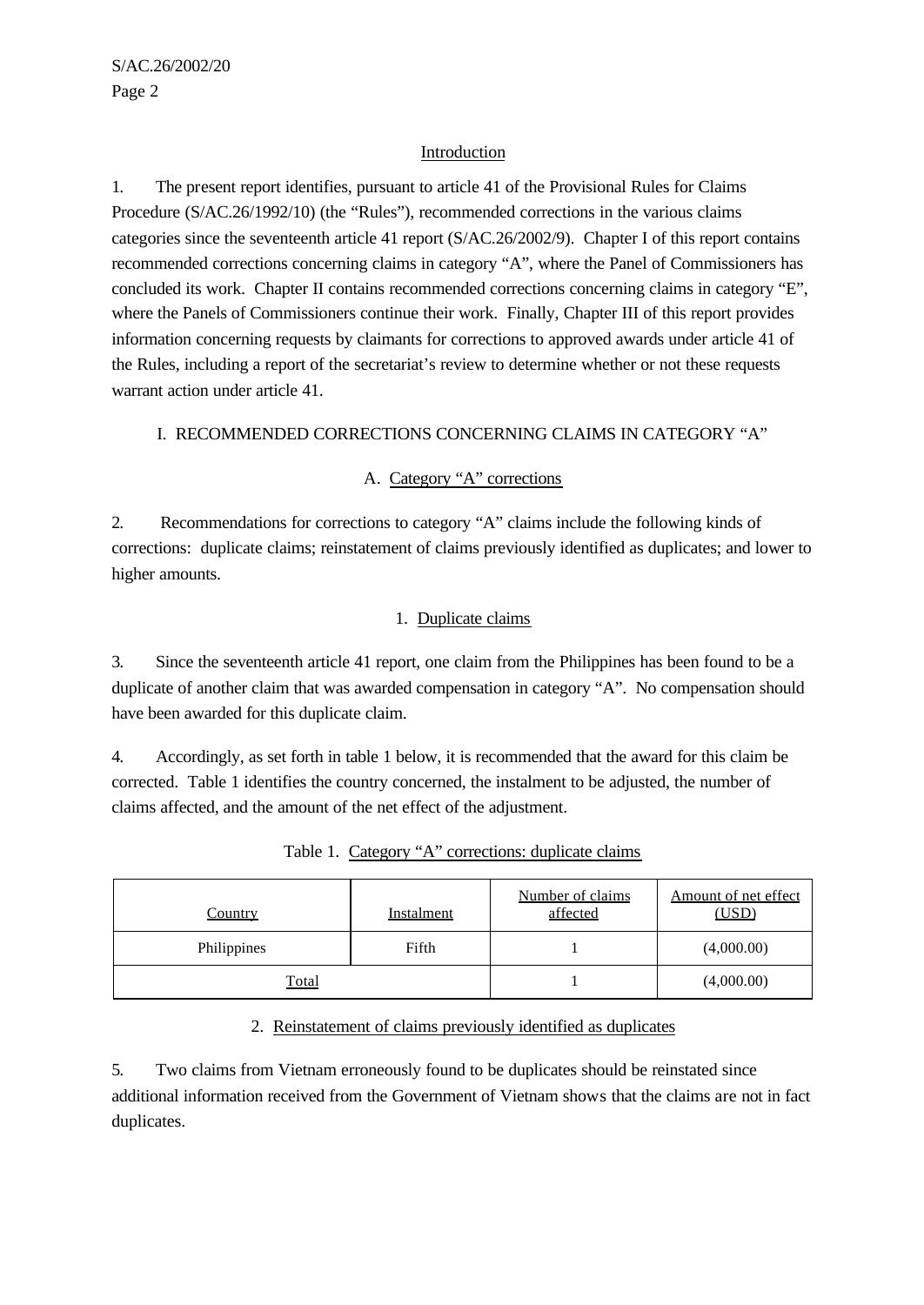S/AC.26/2002/20 Page 3

6. Accordingly, as set forth in table 2 below, it is recommended that the awards for these claims be corrected. Table 2 identifies the country concerned, the instalment to be adjusted, the number of claims affected, and the amount of the net effect of the adjustment.

| Table 2. Category "A" corrections: reinstatement of claims previously identified as duplicates |  |  |  |
|------------------------------------------------------------------------------------------------|--|--|--|
|                                                                                                |  |  |  |

| Country | Instalment | Number of claims<br>affected | Amount of net effect<br>(USD) |
|---------|------------|------------------------------|-------------------------------|
| Vietnam | Sixth      |                              | 8,000.00                      |
| Total   |            |                              | 8,000.00                      |

#### 3. Lower to higher amounts

7. Upon review of the original paper claim forms submitted by the Governments of Hungary, Pakistan, Poland and Vietnam, it was confirmed that 74 claimants had selected the higher amounts of compensation on the claim forms, while lower amounts had erroneously been entered in the computer diskettes submitted to the Commission. The awards for these claims should be increased to amounts appropriate to the proper status of the claims.

8. Accordingly, as set forth in table 3 below, it is recommended that the award amounts for these claims be corrected. Table 3 identifies the countries concerned, the instalments to be adjusted, the number of claims affected, and the amounts of the net effect of the adjustments.

| Country  | Instalment | Number of claims affected | Amount of net effect<br>(USD) |
|----------|------------|---------------------------|-------------------------------|
| Hungary  | 1          | $\overline{2}$            | 3,000.00                      |
|          | н          | 14                        | 21,000.00                     |
| Pakistan | 2          | 2                         | 3,000.00                      |
|          | 4          | 37                        | 58,500.00                     |
|          | 6          | 17                        | 27,000.00                     |
| Poland   | 5          |                           | 1,500.00                      |
| Vietnam  | 4          |                           | 1,500.00                      |
|          | Total      | 74                        | 115,500.00                    |

Table 3. Category "A" corrections: lower to higher amounts

### 4. Summary

9. The recommended corrections in category "A" concern 77 claims submitted by five Governments resulting in a net increase in the total amount awarded of USD 119,500.00. Of these claims, the total amount awarded for 76 claims was increased by USD 123,500.00, while the total amount awarded for one claim was decreased by USD 4,000.00. The recommendations for the first,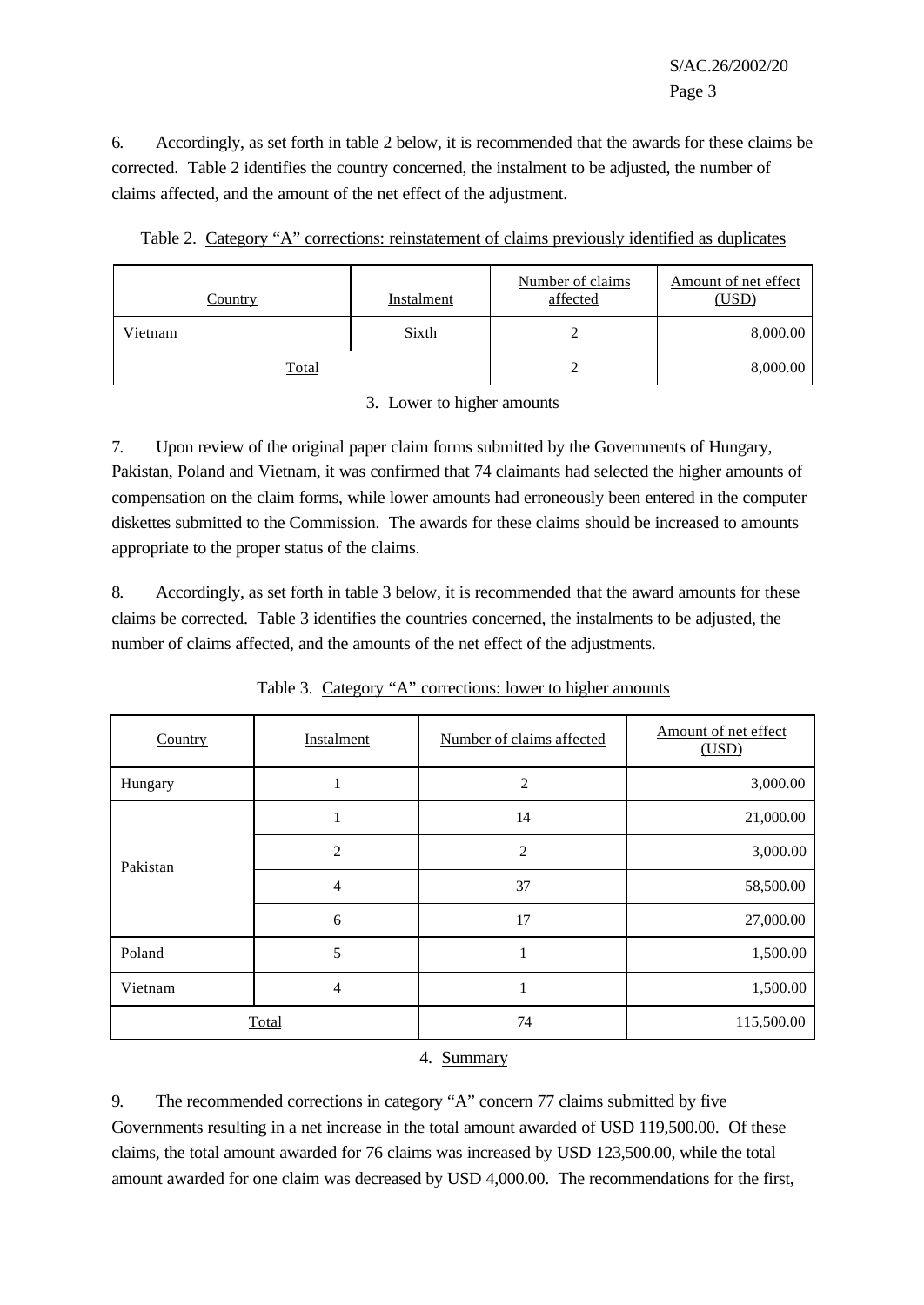S/AC.26/2002/20 Page 4

second, fourth, fifth and sixth instalments, by country and instalment, are located in tables 1 to 6 of annex I to this report.

## II. RECOMMENDED CORRECTIONS CONCERNING CLAIMS IN CATEGORY "E"

## A. Category "E" correction

## 1. "E2" sixth instalment correction

10. A recommended correction in category "E" concerns a claim that was included in the report and recommendations of the Panel of Commissioners concerning the sixth instalment of category "E2" claims (S/AC.26/2001/1), which recommendations were approved by the Governing Council in its decision 115 (S/AC.26/Dec.115 (2001)).

11. The correction concerns a clerical error resulting in an overstatement in the amount of recommended compensation for the claim filed by Rothmans International Tobacco (UK) Limited (UNCC claim number 4001854). Due to a clerical error in the conversion of Pounds sterling to US dollars in respect of the claim for cancelled operations, annex II of the panel report contains the figure USD 126,610 as the amount recommended in US dollars for cancelled operations instead of the correct figure of USD 121,920 (a difference of USD 4,690). Correspondingly, the total recommended award in US dollars in respect of the claim is overstated in the annex by USD 4,690, and should be USD 1,308,664 instead of USD 1,313,354. The total amount of recommended compensation for all of the sixth instalment claims was correctly stated in United States dollars in paragraph 150 of the report, and the clerical error had no effect on the amounts of compensation awarded by the Governing Council in decision 115. The Commission's database reflects the correct total award amount of USD 1,308,664, which amount was paid to the claimant in full.

### 2. "E3" twenty-first instalment corrections

12. Another recommended correction in category "E" concerns a claim that was included in the report and recommendations of the Panel of Commissioners concerning the twenty-first instalment of category "E3" claims (S/AC.26/2001/21), which recommendations were approved by the Governing Council in its decision 137 (S/AC.26/Dec.137 (2001)).

13. The correction concerns clerical errors made in the calculations to determine the recommended award for contract losses for a claim filed by John Laing Limited (UNCC claim number 4002186). With respect to paragraph 277 of the report, in its calculation of the costs incurred by the claimant on the relevant construction project in Iraq, the Panel stated in the report that it had reduced the expenditure submitted by the claimant with respect to salary costs by an amount of GBP 42,835. Due to a clerical error, the Panel, however, did not deduct the amount of GBP 42,835 from the total salary costs in determining the recommended award for contract losses. Accordingly, the amount recommended for contract losses and the total recommended amount should be reduced by the amount of GBP 42,835.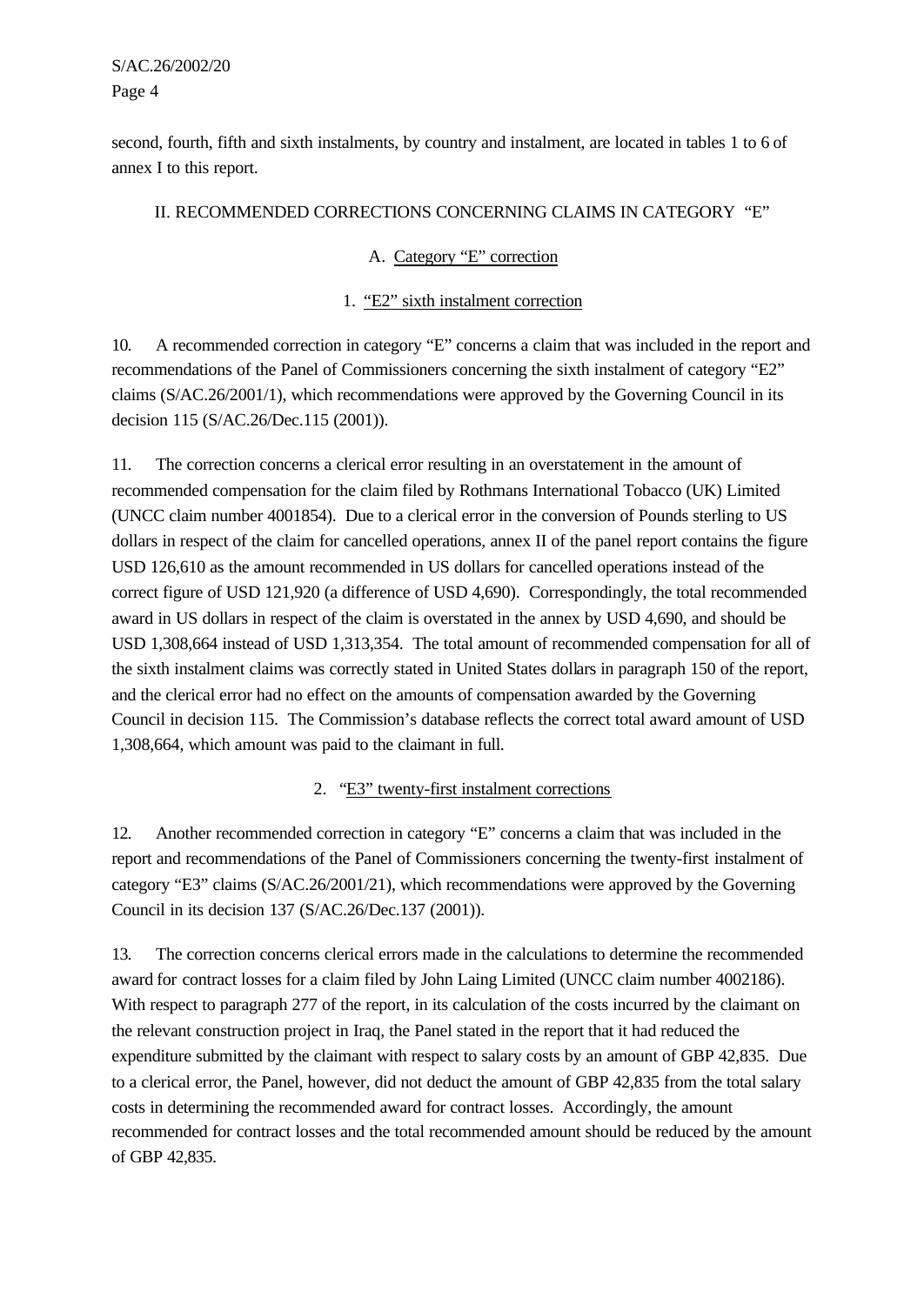14. With respect to paragraph 278 of the report, the Panel inadvertently deducted the amount of GBP 1,989,200, instead of the correct amount of GBP 1,969,200 (which, due to a typographical error, was incorrectly stated as GBP 1,062,794 in the report), in determining the recommended award for contract losses. The amount deducted by the Panel in making its recommendation (GBP 1,989,200) is overstated because it included GBP 20,000 for the hyperbaric chamber that the claimant had already repaid to the Export Credits Guarantee Department of the United Kingdom ("ECGD"), and which amount had already been accounted for in the Panel's treatment of the claim made by the claimant on behalf of ECGD. Accordingly, the amount recommended for contract losses and the total recommended amount should be increased by the amount of GBP 20,000.

15. The net effect of the above corrections is that the recommended amount for contract losses should be reduced by GBP 22,835 (USD 43,413.00).Accordingly, as set forth in table 4 below, it is recommended that the award for this claim be corrected. Table 4 identifies the country concerned, the number of claims affected and the amount of net effect of the adjustment.

| <u>Country</u> | Number of claims affected | Amount of net effect (USD) |
|----------------|---------------------------|----------------------------|
| United Kingdom |                           | (43, 413.00)               |
| Total          |                           | (43, 413.00)               |

Table 4. Category "E" corrections: "E3" twenty-first instalment

16. The recommendations for the twenty-first instalment of "E3" claims, by country and instalment, are located in tables 1 to 2 of annex II to this report.

# III. REQUESTS BY CLAIMANTS FOR ARTICLE 41 CORRECTIONS

17. During the period under review, the secretariat has continued its review of requests for corrections submitted under article 41 of the Rules. The requests are outlined below:

(a) In the fifteenth article 41 report (S/AC.26/2001/24), considered by the Governing Council at its forty-first session, mention was made of a request from the Permanent Mission of Hungary for correction of Governing Council decision 87 (S/AC.26/Dec.87 (2000)) and the associated report and recommendations of the Panel of Commissioners concerning the fourth instalment of "E2" claims (S/AC.26/2000/2) with regard to a Hungarian company. Having carefully reviewed all aspects of this request, the Executive Secretary has concluded that no correction of Governing Council decision 87 is necessary and that no action pursuant to article 41 of the Rules is warranted with regard to the claim in question;

(b) On 6 February 2002, the Permanent Mission of Turkey requested correction of Governing Council decision 128 (S/AC.26/Dec.128 (2001)) and the associated report and recommendations of the Panel of Commissioners concerning the thirteenth instalment of "E3" claims (S/AC.26/2001/12) with regard to a Turkish company. Having carefully reviewed all aspects of this request, the Executive Secretary has concluded that no correction of Governing Council decision 128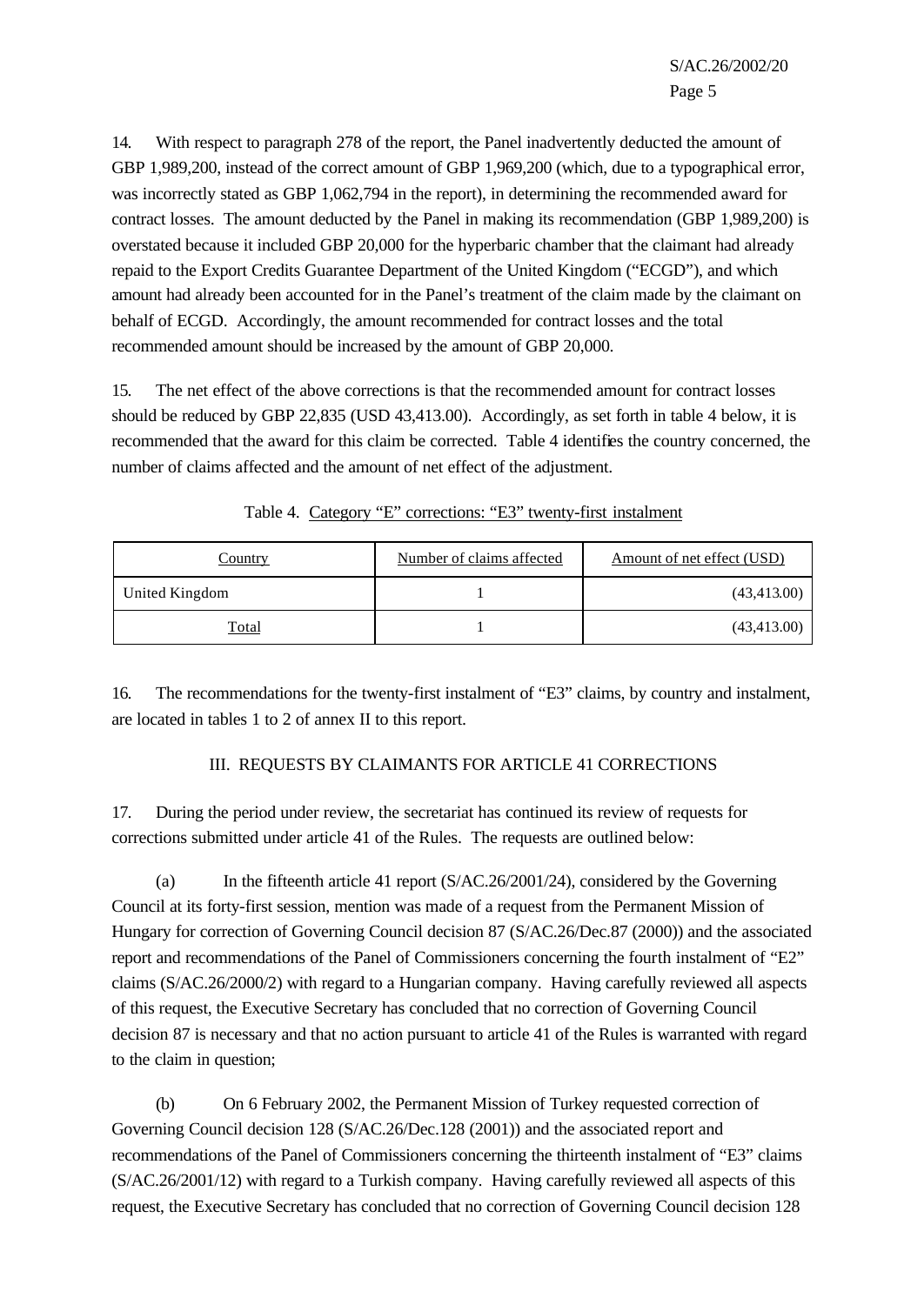is necessary and that no action pursuant to article 41 of the Rules is warranted with regard to the claim in question;

(c) On 11 February 2002, the Permanent Mission of Croatia requested correction of Governing Council decision 144 (S/AC.26/Dec.144 (2001)) and the associated report and recommendations of the panel of Commissioners concerning the sixteenth instalment of "E3" claims (S/AC.26/2001/28) with regard to a Croatian company. Having carefully reviewed all aspects of this request, the Executive Secretary has concluded that no correction of Governing Council decision 144 is necessary and that no action pursuant to article 41 of the Rules is warranted with regard to the claim in question;

(d) The Kuwait Public Authority for the Assessment of Compensation for Damages Resulting from Iraqi Aggression ("PAAC") requested correction of Governing Council decisions 77 (S/AC.26/Dec.77 (1999)), 107 (S/AC.26/Dec.107 (2000)) and 108 (S/AC.26/Dec.108 (2000)) and the associated reports and recommendations of the Panel of Commissioners concerning the second instalment of "E4" claims (S/AC.26/1999/17), the eighth instalment of "E4" claims (S/AC.26/2000/21) and the tenth instalment of "E4" claims (S/AC.26/2000/22), respectively, with regard to four Kuwaiti corporate claimants. Having carefully reviewed all aspects of these requests, the Executive Secretary has concluded that no correction of the respective Governing Council decisions is necessary, and that no action pursuant to article 41 of the Rules is warranted with regard to the claims in question;

(e) On 21 February 2002, the Permanent Mission of the United Kingdom requested correction of Governing Council decision 115 (S/AC.26/Dec.115 (2001)) and the associated report and recommendations of the Panel of Commissioners concerning the sixth instalment of "E2" claims (S/AC.26/2001/1) with regard to a British company. The response of the Executive Secretary to this request has not yet been conveyed to the claimant country due to the fact that the secretariat's review of the specific claim in question and, where appropriate, consultations with the respective Panel of Commissioners, remain ongoing. Details concerning this request, and the Executive Secretary's recommendations to the Governing Council with respect thereto, will be contained in the Executive Secretary's next article 41 report to the Governing Council.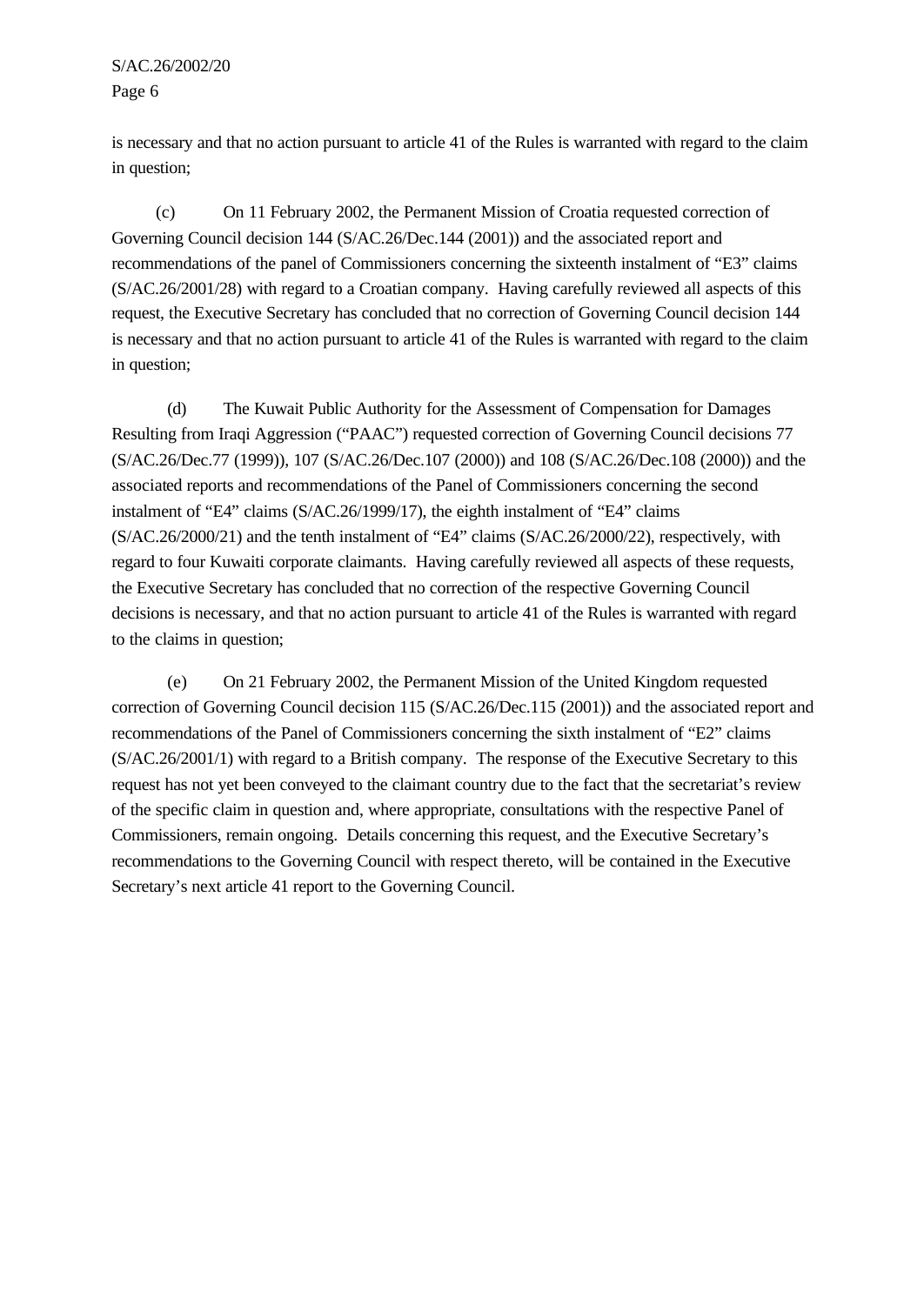## Annex I

## RECOMMENDED CORRECTIONS CONCERNING CATEGORY "A" CLAIMS

1. Based on the recommended corrections reported under paragraphs 2 to 9 of this report, supra, the category "A" claims aggregate corrected awards by instalment, per country, are as follows:

| <b>Country</b> | Previous total award<br>(USD) | Corrected total award<br>(USD) | Amount of net effect<br><u>(USD)</u> |
|----------------|-------------------------------|--------------------------------|--------------------------------------|
| Hungary        | 294,500.00                    | 297,500.00                     | 3,000.00                             |
| Pakistan       | 12,081,500.00                 | 12,102,500.00                  | 21,000.00                            |

## Table 1. First instalment category "A" claims corrections

# Table 2. Second instalment category "A" claims corrections

| <u>Country</u> | Previous total award | Corrected total award   | Amount of net effect |
|----------------|----------------------|-------------------------|----------------------|
|                | 'USD                 | $\overline{\text{JSD}}$ | USD`                 |
| Pakistan       | 19,498,000.00        | 19,501,000.00           | 3,000.00             |

### Table 3. Fourth instalment category "A" claims corrections

| <u>Country</u> | Previous total award<br>(USD) | Corrected total award<br>(USD) | Amount of net effect<br>(USD) |
|----------------|-------------------------------|--------------------------------|-------------------------------|
| Pakistan       | 22,585,000.00                 | 22,643,500.00                  | 58,500.00                     |
| Vietnam        | 24,838,500.00                 | 24,840,000.00                  | 1,500.00                      |

## Table 4. Fifth instalment category "A" claims corrections

| <u>Country</u> | Previous total award<br><u>(USD)</u> | Corrected total award<br>(USD) | Amount of net effect<br><u>(USD)</u> |
|----------------|--------------------------------------|--------------------------------|--------------------------------------|
| Philippines    | 31,108,000.00                        | 31,104,000.00                  | (4,000.00)                           |
| Poland         | 3,742,500.00                         | 3,744,000.00                   | 1,500.00                             |

## Table 5. Sixth instalment category "A" claims corrections

| <u>Country</u> | Previous total award<br><u>(USD)</u> | Corrected total award<br>(USD) | Amount of net effect<br>(USD) |
|----------------|--------------------------------------|--------------------------------|-------------------------------|
| Pakistan       | 46,250,000.00                        | 46,277,000.00                  | 27,000.00                     |
| Vietnam        | 3,496,000.00                         | 3,504,000.00                   | 8,000.00                      |

2. Based on the above corrections, the revised category "A" claim total recommended awards by instalment are as follows: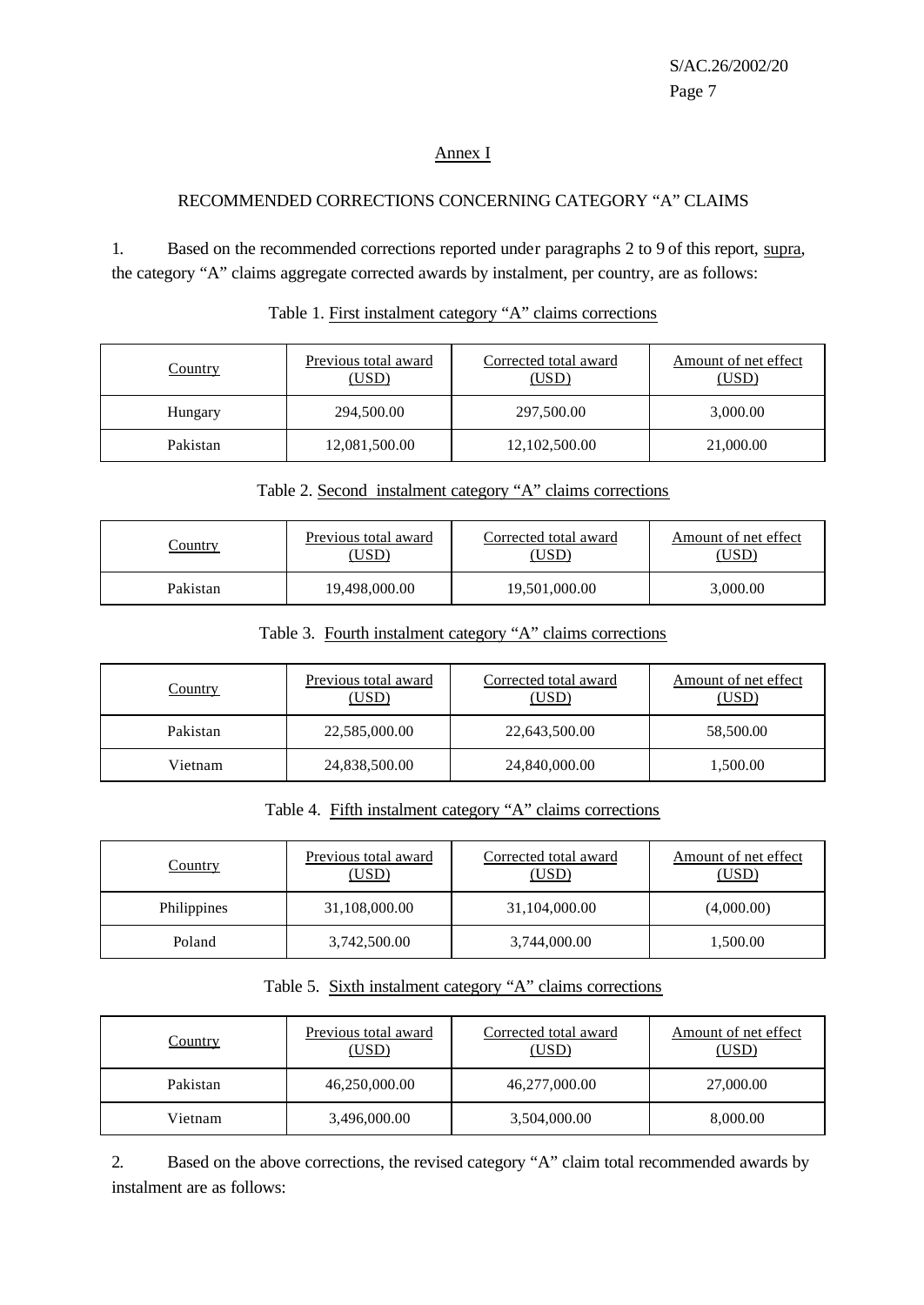S/AC.26/2002/20 Page 8

| Instalment | Previous total award<br>(USD) | Corrected total award<br>(USD) | Amount of net effect<br>(USD) |
|------------|-------------------------------|--------------------------------|-------------------------------|
| First      | 189,612,500.00                | 189,636,500.00                 | 24,000.00                     |
| Second     | 641,235,500.00                | 641,238,500.00                 | 3,000.00                      |
| Fourth     | 732,910,000.00                | 732,970,000.00                 | 60,000.00                     |
| Fifth      | 782,862,500.00                | 782,860,000.00                 | (2,500.00)                    |
| Sixth      | 315,635,500.00                | 315,670,500.00                 | 35,000.00                     |

# Table 6. Recommended corrected total awards for category "A" claims